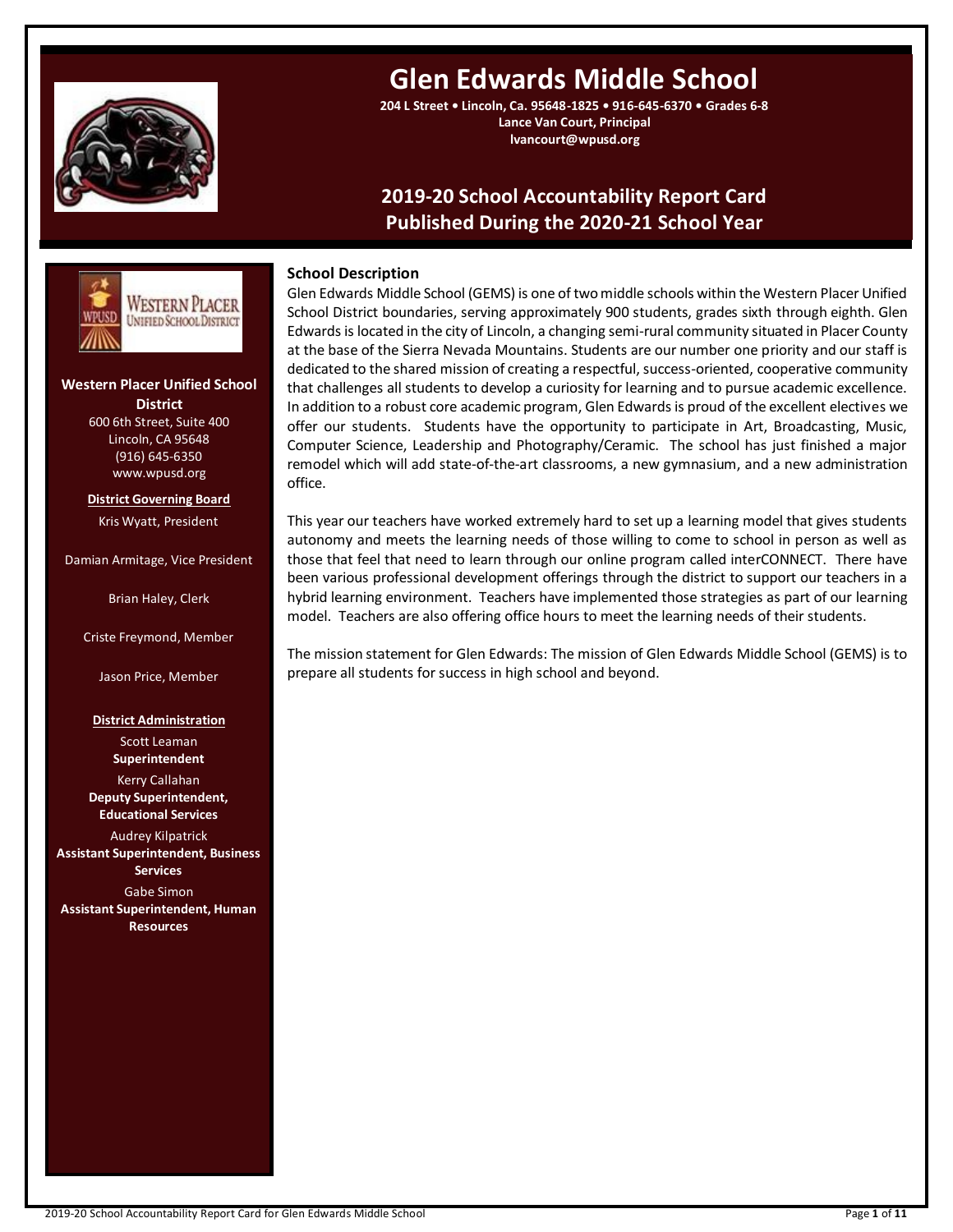# **About the SARC**

By February 1 of each year, every school in California is required by state law to publish a School Accountability Report Card (SARC). The SARC contains information about the condition and performance of each California public school. Under the Local Control Funding Formula (LCFF) all local educational agencies (LEAs) are required to prepare a Local Control and Accountability Plan (LCAP), which describes how they intend to meet annual school-specific goals for all pupils, with specific activities to address state and local priorities. Additionally, data reported in an LCAP is to be consistent with data reported in the SARC.

- For more information about SARC requirements and access to prior year reports, see the California Department of Education (CDE) SARC web page a[t https://www.cde.ca.gov/ta/ac/sa/.](https://www.cde.ca.gov/ta/ac/sa/)
- For more information about the LCFF or the LCAP, see the CDE LCFF webpage a[t https://www.cde.ca.gov/fg/aa/lc/.](https://www.cde.ca.gov/fg/aa/lc/)
- For additional information about the school, parents/guardians and community members should contact the school principal or the district office.

#### **2019-20 Student Enrollment by Grade Level**

| <b>Grade Level</b>      | <b>Number of Students</b> |
|-------------------------|---------------------------|
| Grade 6                 | 270                       |
| Grade 7                 | 287                       |
| Grade 8                 | 312                       |
| <b>Total Enrollment</b> | 869                       |

#### **2019-20 Student Enrollment by Group**

| Group                                  | <b>Percent of Total Enrollment</b> |
|----------------------------------------|------------------------------------|
| <b>Black or African American</b>       | 2                                  |
| American Indian or Alaska Native       | 0.9                                |
| Asian                                  | 1.6                                |
| <b>Filipino</b>                        | 2.1                                |
| <b>Hispanic or Latino</b>              | 40.9                               |
| Native Hawaiian or Pacific Islander    | 0.8                                |
| White                                  | 49.3                               |
| <b>Two or More Races</b>               | 1.8                                |
| <b>Socioeconomically Disadvantaged</b> | 47.3                               |
| <b>English Learners</b>                | 13.1                               |
| <b>Students with Disabilities</b>      | 10.5                               |
| <b>Foster Youth</b>                    | 0.2                                |
| <b>Homeless</b>                        | 0.3                                |

# **A. Conditions of Learning**

#### **State Priority: Basic**

The SARC provides the following information relevant to the State priority: Basic (Priority 1):

- Degree to which teachers are appropriately assigned and fully credentialed in the subject area and for the pupils they are teaching;
- Pupils have access to standards-aligned instructional materials; and
- School facilities are maintained in good repair

| Teacher Credentials for Glen Edwards Middle | 18-19 | 19-20 | $20-21$ |
|---------------------------------------------|-------|-------|---------|
| With Full Credential                        | 39    | 38    | 38      |
| Without Full Credential                     |       |       |         |
| Teaching Outside Subject Area of Competence |       |       |         |

| Teacher Credentials for Western Placer Unified 18-19 19-20 |  | 20-21 |
|------------------------------------------------------------|--|-------|
| With Full Credential                                       |  | 325   |
| <b>Without Full Credential</b>                             |  | 25    |
| Teaching Outside Subject Area of Competence                |  |       |

**Teacher Misassignments and Vacant Teacher Positions at Glen Edwards Middle School**

| <b>Indicator</b>                    | 18-19 | $19-20$ | $20 - 21$ |
|-------------------------------------|-------|---------|-----------|
| <b>Teachers of English Learners</b> |       |         |           |
| Total Teacher Misassignments*       |       |         |           |
| Vacant Teacher Positions            |       |         |           |

Note: "Misassignments" refers to the number of positions filled by teachers who lack legal authorization to teach that grade level, subject area, student group, etc. \*Total Teacher Misassignments includes the number of Misassignments of Teachers of English Learners.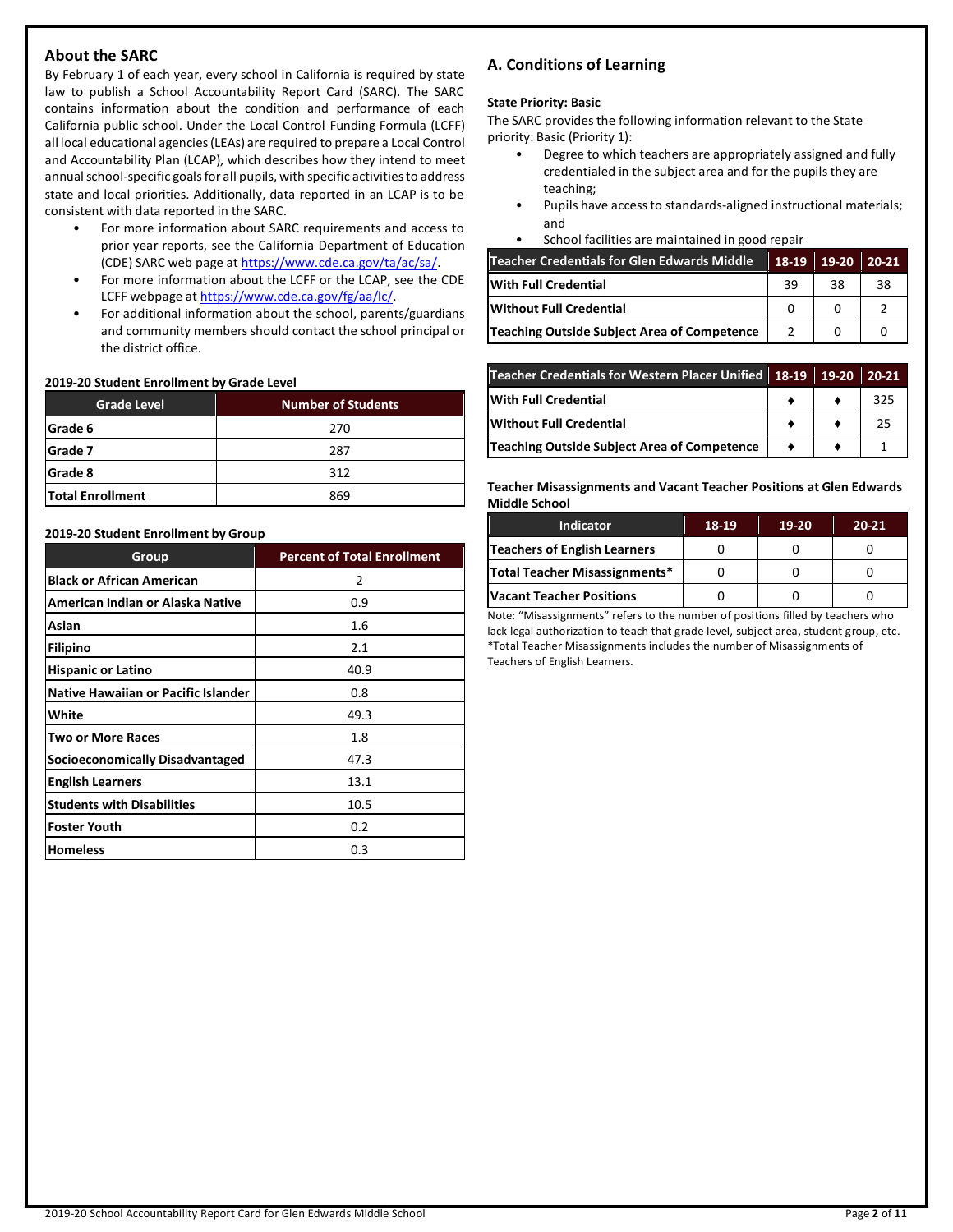# **Textbooks and Instructional Materials**

**Year and month in which data were collected: January 2020**

| Tear and month in which data were collected. January 2020 |                                                                           |     |  |  |  |
|-----------------------------------------------------------|---------------------------------------------------------------------------|-----|--|--|--|
| <b>Core Curriculum Area</b>                               | <b>Textbooks and Instructional Materials/Year of Adoption</b>             |     |  |  |  |
| <b>Reading/Language Arts</b>                              |                                                                           |     |  |  |  |
|                                                           | Grade 6-8: Amplify ELA (Adopted 2018)                                     |     |  |  |  |
|                                                           |                                                                           |     |  |  |  |
|                                                           | The textbooks listed are from most recent adoption:                       | Yes |  |  |  |
|                                                           | Percent of students lacking their own assigned textbook: 0                |     |  |  |  |
| <b>Mathematics</b>                                        | Pearson Digits (Grades 6-8) - Adopted 2014                                |     |  |  |  |
|                                                           | Carnegie Learning Integrated 1 (Grade 8 Honors) - Adopted 2014            |     |  |  |  |
|                                                           |                                                                           |     |  |  |  |
|                                                           | The textbooks listed are from most recent adoption:                       | Yes |  |  |  |
|                                                           | Percent of students lacking their own assigned textbook: 0                |     |  |  |  |
| <b>Science</b>                                            | Grades 6-8: Prentice Hall-Focus on Science for California (Adopted 2007)  |     |  |  |  |
|                                                           | The textbooks listed are from most recent adoption:                       | Yes |  |  |  |
|                                                           | Percent of students lacking their own assigned textbook: 0                |     |  |  |  |
| <b>History-Social Science</b>                             | Grades 6-8: Holt Rinehart & Winston History Social Studies (Adopted 2006) |     |  |  |  |
|                                                           |                                                                           |     |  |  |  |
|                                                           | New materials are currently being piloted for future adoption.            |     |  |  |  |
|                                                           | The textbooks listed are from most recent adoption:                       | Yes |  |  |  |
|                                                           | Percent of students lacking their own assigned textbook: 0                |     |  |  |  |

Note: Cells with N/A values do not require data.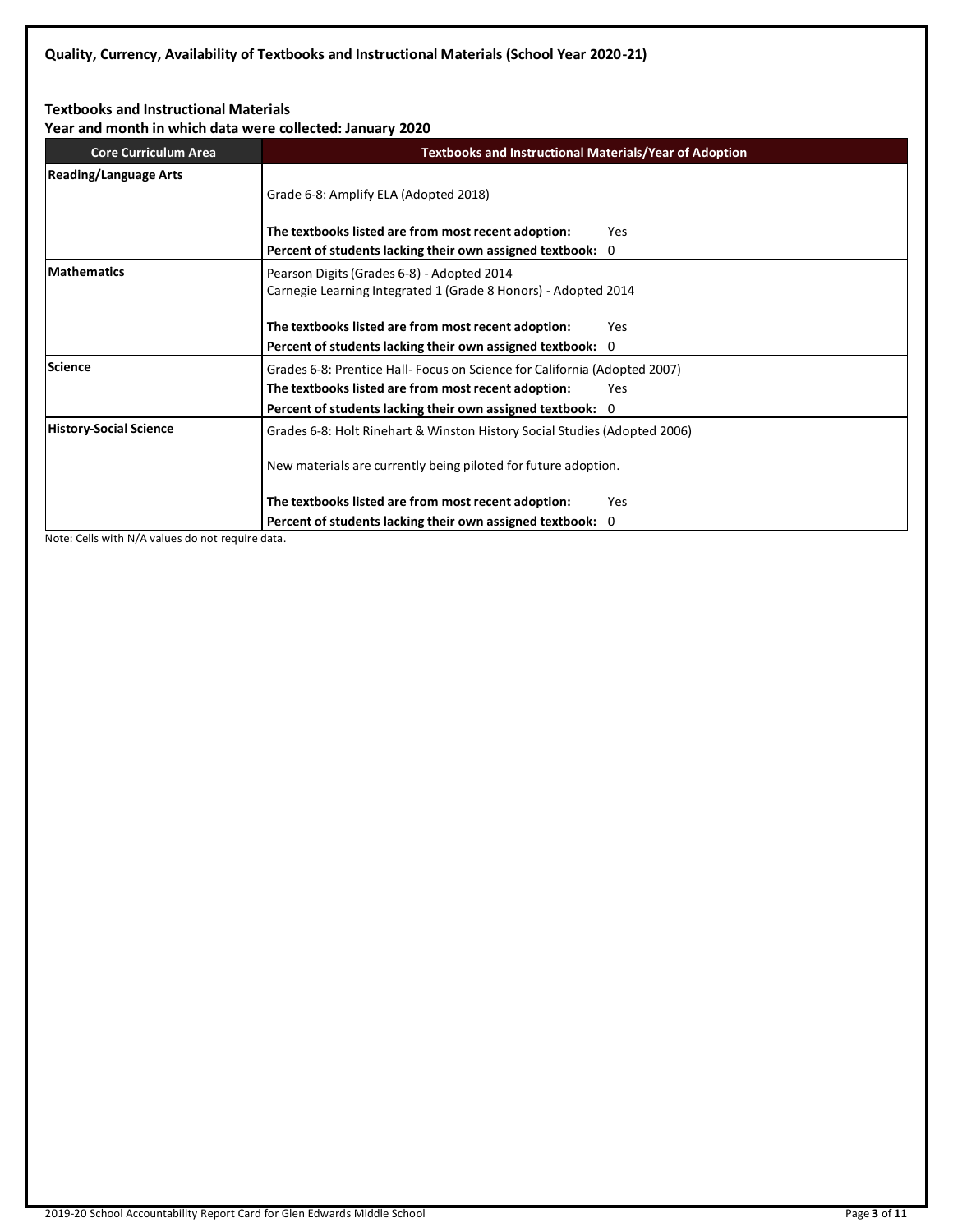### **School Facility Conditions and Planned Improvements (Most Recent Year)**

# **School Facility Good Repair Status (Most Recent Year)**

Using the **most recently collected** FIT data (or equivalent), provide the following:

- Determination of repair status for systems listed
- Description of any needed maintenance to ensure good repair
- The year and month in which the data were collected
- The rate for each system inspected
- The overall rating

# **Year and month in which data were collected: 12/28/20**

| <b>System Inspected</b>                                             | <b>Repair Status</b> | <b>Repair Needed and</b><br><b>Action Taken or Planned</b>                                                                                                                                                                                                                                                                                                                                                                                                                                                                                                                                                                                                                                         |
|---------------------------------------------------------------------|----------------------|----------------------------------------------------------------------------------------------------------------------------------------------------------------------------------------------------------------------------------------------------------------------------------------------------------------------------------------------------------------------------------------------------------------------------------------------------------------------------------------------------------------------------------------------------------------------------------------------------------------------------------------------------------------------------------------------------|
| Systems:<br>Gas Leaks, Mechanical/HVAC, Sewer                       | Good                 | Gas systems and pipes appear safe,<br>functional, and free of leaks. There is no<br>odor that would indicate a gas leak. Gas<br>pipes are not broken and appear to be in<br>good working order. Heating, ventilation,<br>and air conditioning systems (HVAC) as<br>applicable are functional and<br>unobstructed. The HVAC system is<br>operable.Sewer line stoppage is not<br>evident. There are no obvious signs of<br>flooding caused by sewer line back-up in<br>the facilities or on the school grounds.                                                                                                                                                                                      |
| Interior:<br><b>Interior Surfaces</b>                               | Good                 | Interior surfaces appear to be clean, safe,<br>and functional. Interior surfaces appear to<br>be clean, safe, and functional. Flooring is<br>free of hazards from torn carpeting,<br>missing floor tiles, holes. Ceiling is free of<br>hazards from missing ceiling tiles and<br>holes. There is no evidence of water<br>damage (e.g. no condensation, dampness,<br>staining, warping, peeling, mineral<br>deposits, etc.)                                                                                                                                                                                                                                                                         |
| <b>Cleanliness:</b><br>Overall Cleanliness, Pest/Vermin Infestation | Good                 | School grounds, buildings, common areas,<br>and individual rooms appear to have been<br>cleaned regularly. There is no evidence of<br>a major pest or vermin infestation.                                                                                                                                                                                                                                                                                                                                                                                                                                                                                                                          |
| <b>Electrical:</b><br>Electrical                                    | Good                 | There is no evidence that any portion of<br>the school has a power failure. Electrical<br>systems, components, and equipment<br>appear to be working properly. There are<br>no exposed electrical wires. Electrical<br>equipment is properly covered and<br>secured from pupil access. Lighting<br>appears to be adequate and working<br>properly, including exterior lights.                                                                                                                                                                                                                                                                                                                      |
| <b>Restrooms/Fountains:</b><br>Restrooms, Sinks/Fountains           | Good                 | Restrooms in the vicinity of the area being<br>evaluated appear to be accessible during<br>school hours, clean, functional and in<br>compliance with SB 892 (EC Section<br>35292.5). Restrooms are maintained and<br>cleaned regularly. Restrooms are fully<br>operational. Restrooms are stocked with<br>toilet paper, soap, and paper towels.<br>Restrooms are open during school hours.<br>Drinking fountains appear to be accessible<br>and functioning as intended. Drinking<br>fountains are accessible. Water pressure<br>is adequate. A leak is not evident. There is<br>no moss, mold, or excessive staining on<br>the fixtures. The water is clear and<br>without unusual taste or odor. |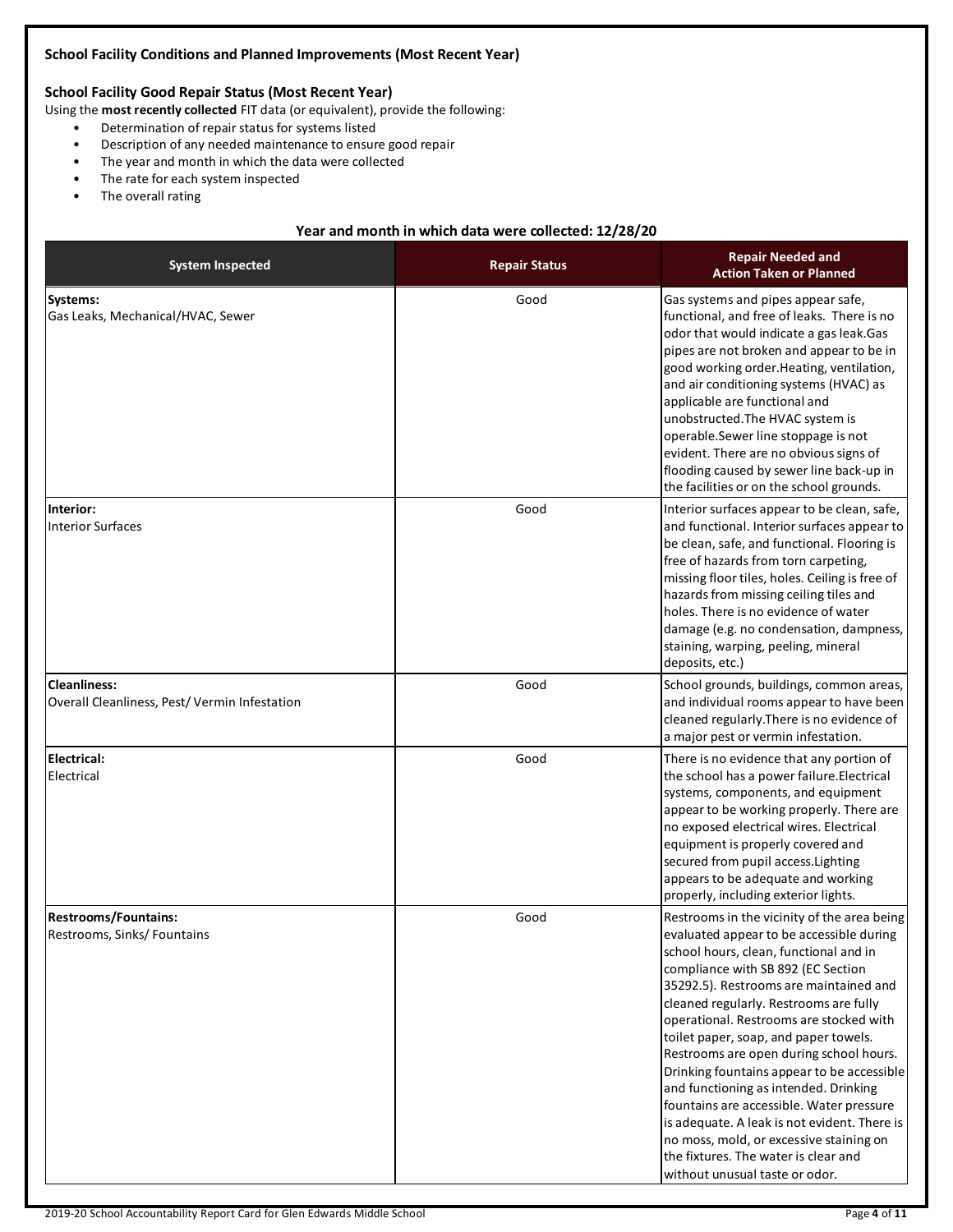| <b>System Inspected</b>                                                   | <b>Repair Status</b> | <b>Repair Needed and</b><br><b>Action Taken or Planned</b>                                                                                                                                                                                                                                                                                                                                                                                                                                                                                                                |
|---------------------------------------------------------------------------|----------------------|---------------------------------------------------------------------------------------------------------------------------------------------------------------------------------------------------------------------------------------------------------------------------------------------------------------------------------------------------------------------------------------------------------------------------------------------------------------------------------------------------------------------------------------------------------------------------|
| Safety:<br>Fire Safety, Hazardous Materials                               | Good                 | The fire equipment and emergency<br>systems appear to be functioning<br>properly. The fire sprinklers appear to be<br>in working order (e.g., there are no<br>missing or damaged sprinkler<br>heads). Emergency alarms appear to be<br>functional. Emergency exit signs function<br>as designed, exits are unobstructed. There<br>does not appear to be evidence of<br>hazardous materials that may pose a<br>threat to pupils or staff. Hazardous<br>chemicals, chemical waste, and<br>flammable materials are stored properly<br>(e.g. locked and labeled properly).    |
| Structural:<br>Structural Damage, Roofs                                   | Good                 | There does not appear to be structural<br>damage that has created or could create<br>hazardous or uninhabitable conditions.<br>Severe cracks are not evident. Ceilings &<br>floors are not sloping or sagging beyond<br>their intended design. Posts, beams,<br>supports for portable classrooms, ramps,<br>and other structural building members<br>appear to be intact, secure and functional<br>as designed. There is no visible evidence<br>of severe cracks, dry rot, mold, or damage<br>that undermines the structural<br>components.                               |
| <b>External:</b><br>Playground/School Grounds, Windows/Doors/Gates/Fences | Good                 | The playground equipment and school<br>grounds in the vicinity of the area being<br>evaluated appear to be clean, safe, and<br>functional. Significant cracks, trip hazards,<br>holes and deterioration are not found.<br>Open "S" hooks, protruding bolt ends,<br>and sharp points/edges are not found in<br>the playground equipment. Seating,<br>tables, and equipment are functional and<br>free of significant cracks. There are no<br>signs of drainage problems, such as<br>flooded areas, eroded soil, water damage<br>to asphalt, or clogged storm drain inlets. |
| <b>Overall Rating</b>                                                     | <b>Exemplary</b>     |                                                                                                                                                                                                                                                                                                                                                                                                                                                                                                                                                                           |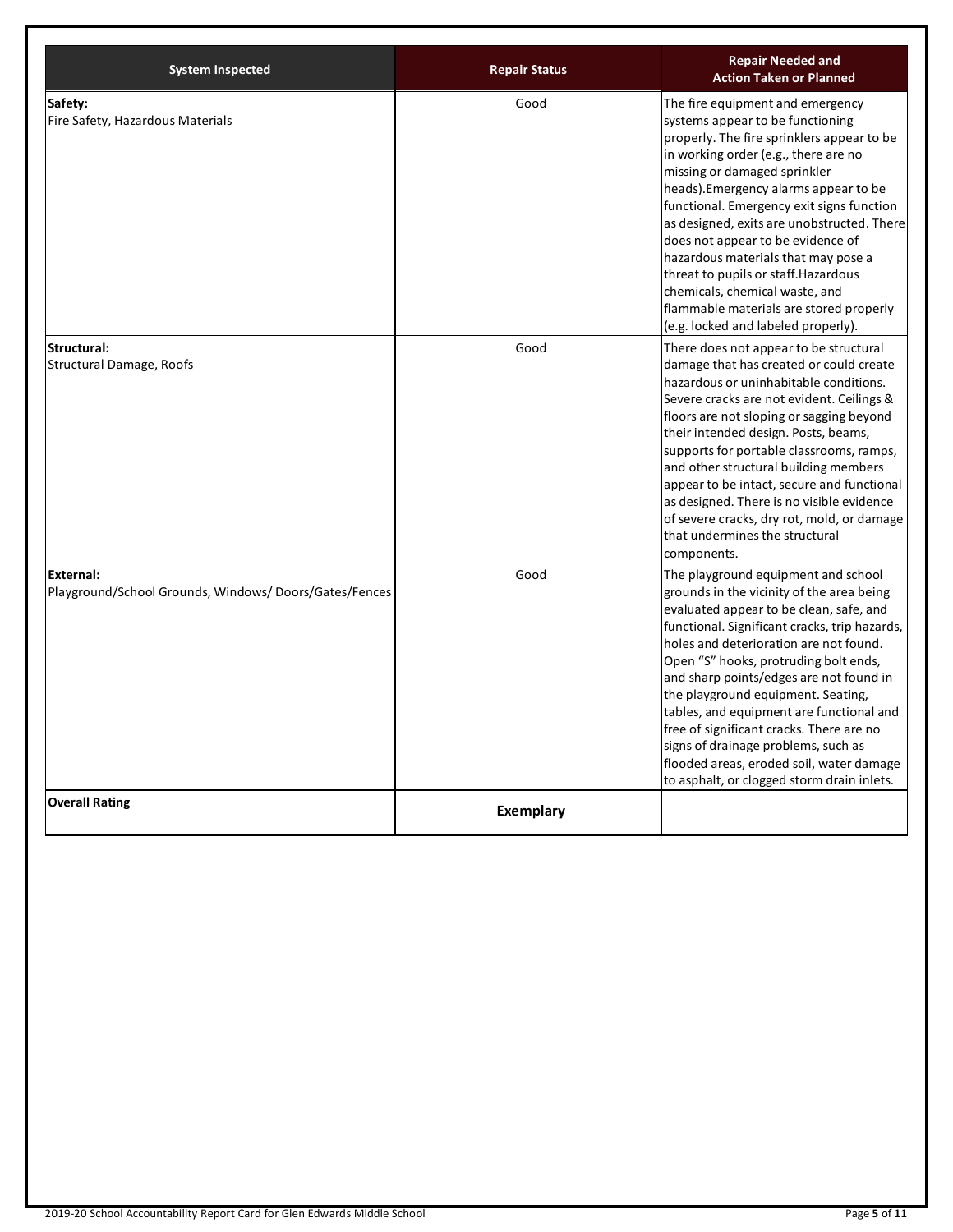## **B. Pupil Outcomes**

#### **State Priority: Pupil Achievement**

The SARC provides the following information relevant to the State priority: Pupil Achievement (Priority 4):

- **Statewide assessments** (i.e., California Assessment of Student Performance and Progress [CAASPP] System, which includes the Smarter Balanced Summative Assessments for students in the general education population and the California Alternate Assessments [CAAs] for English language arts/literacy [ELA] and mathematics given in grades three through eight and grade eleven. Only eligible students may participate in the administration of the CAAs. CAAs items are aligned with alternate achievement standards, which are linked with the Common Core State Standards [CCSS] for students with the most significant cognitive disabilities); and
- The percentage of students who have successfully completed courses that satisfy the requirements for entrance to the University of California and the California State University, or career technical education sequences or programs of study.

# **CAASPP Test Results in ELA and Mathematics for All Students Grades Three through Eight and Grade Eleven**

**Percentage of Students Meeting or Exceeding the State Standard**

| Subject     | <b>School</b><br>18-19 | <b>School</b><br>19-20 | <b>District</b><br>18-19 | <b>District</b><br>$19-20$ | <b>State</b><br>18-19 | <b>State</b><br>19-20 |
|-------------|------------------------|------------------------|--------------------------|----------------------------|-----------------------|-----------------------|
| <b>ELA</b>  | 52                     | N/A                    | 57                       | N/A                        | 50                    | N/A                   |
| <b>Math</b> | 45                     | N/A                    | 45                       | N/A                        | 39                    | N/A                   |

Note: Cells with N/A values do not require data.

Note: The 2019-2020 data are not available. Due to the COVID-19 pandemic, Executive Order N-30-20 was issued which waived the requirement for statewide testing for the 2019-2020 school year.

Note: Percentages are not calculated when the number of students tested is ten or less, either because the number of students in this category is too small for statistical accuracy or to protect student privacy.

Note: ELA and mathematics test results include the Smarter Balanced Summative Assessment and the CAA. The "Percent Met or Exceeded" is calculated by taking the total number of students who met or exceeded the standard on the Smarter Balanced Summative Assessment plus the total number of students who met the standard (i.e., achieved Level 3-Alternate) on the CAAs divided by the total number of students who participated in both assessments.

#### **CAASPP Test Results in Science for All Students Grades Five, Eight, and High School**

**Percentage of Students Meeting or Exceeding the State Standard**

| Subject          | 'School<br>18-19 | School<br>19-20 | <b>District</b><br>18-19 | <b>District</b><br>19-20 | <b>State</b><br>18-19 | <b>State</b><br>$19-20$ |
|------------------|------------------|-----------------|--------------------------|--------------------------|-----------------------|-------------------------|
| <b>Science</b> l | 38               | N/A             | 35                       | N/A                      | 30                    | N/A                     |

Note: Cells with N/A values do not require data.

Note: The 2019-2020 data are not available. Due to the COVID-19 pandemic, Executive Order N-30-20 was issued which waived the requirement for statewide testing for the 2019-2020 school year.

Note: The new California Science Test (CAST) was first administered operationally in the 2018-2019 school year.

#### **State Priority: Other Pupil Outcomes**

The SARC provides the following information relevant to the State priority: Other Pupil Outcomes (Priority 8):

Pupil outcomes in the subject areas of physical education.

#### **2019-20 Percent of Students Meeting Fitness Standards**

| Grade<br>Level | 4 of 6 | $5$ of 6 | 6 of 6 |
|----------------|--------|----------|--------|
|                | N/A    | N/A      | N/A    |
| N/A            |        | N/A      | N/A    |
| q              | N/A    | N/A      | N/A    |

Note: Cells with N/A values do not require data.

Note: The 2019–2020 data are not available. Due to the COVID-19 pandemic, Executive Order N-56-20 was issued which waived the requirement to administer the physical fitness performance test for the 2019–2020 school year.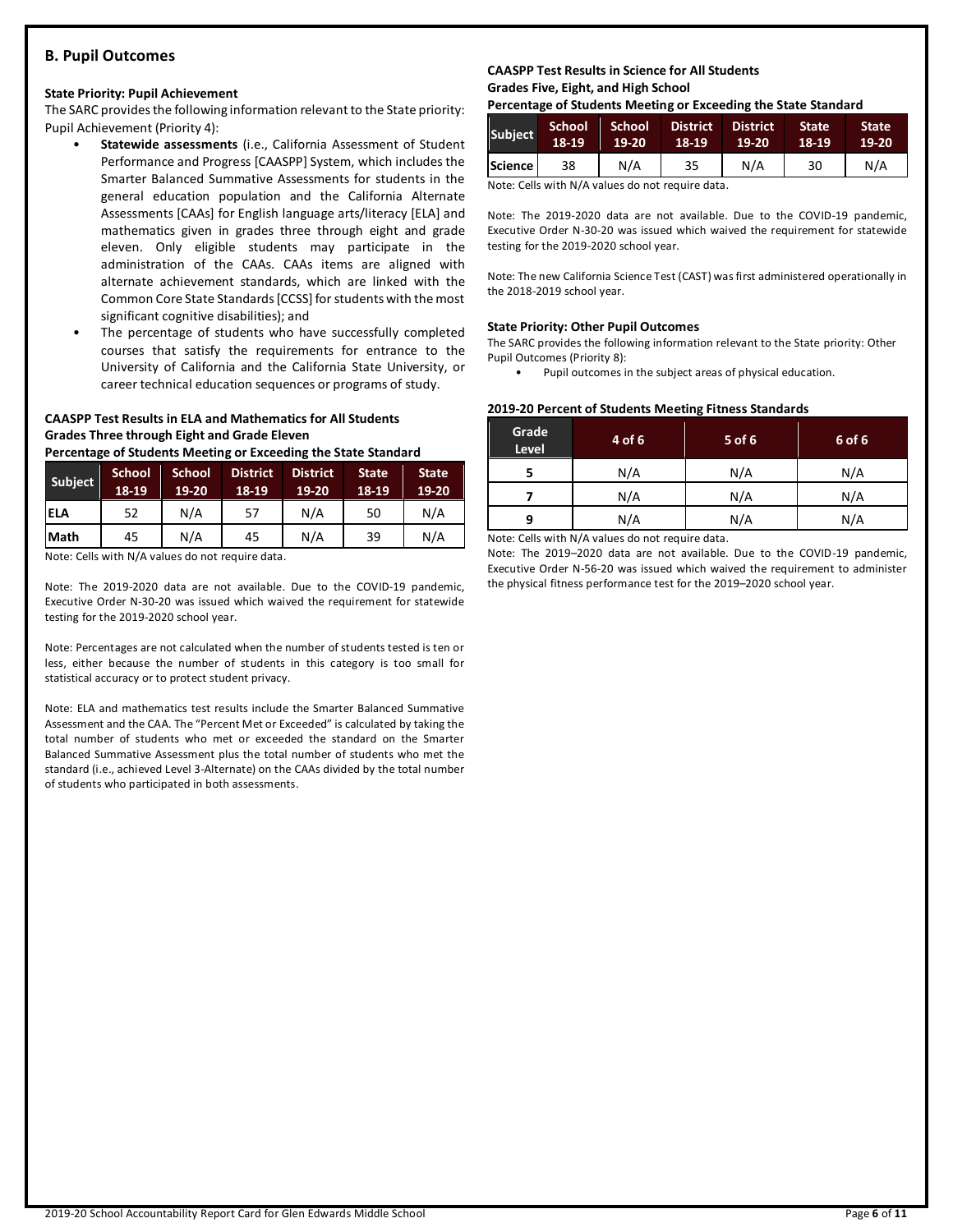# **CAASPP Test Results in Science by Student Group**

**Grades Three through Eight and Grade Eleven (School Year 2019-2020) Student Group Total Total Enrollment Number Tested Percent Tested Percent Not Tested Percent Met or Exceeded All Students** N/A N/A N/A N/A N/A **Male** N/A N/A N/A N/A N/A **Female** N/A N/A N/A N/A N/A **Black or African American** N/A N/A N/A N/A N/A **American Indian or Alaska Native** N/A N/A N/A N/A N/A **Asian** N/A N/A N/A N/A N/A **Filipino** N/A N/A N/A N/A N/A **Hispanic or Latino N/A N/A N/A N/A** N/A **Native Hawaiian or Pacific Islander**  $\begin{vmatrix} N/A & N/A & N/A & N/A \end{vmatrix}$  N/A N/A N/A N/A **White** N/A N/A N/A N/A N/A **Two or More Races** N/A N/A N/A N/A N/A **Socioeconomically Disadvantaged** N/A N/A N/A N/A N/A **English Learners** N/A N/A N/A N/A N/A **Students with Disabilities** N/A N/A N/A N/A N/A **Students Receiving Migrant Education Services | N/A | N/A | N/A | N/A | N/A | N/A Foster Youth** N/A N/A N/A N/A N/A **Homeless** N/A N/A N/A N/A N/A

Note: Cells with N/A values do not require data.

Note: The 2019-2020 data are not available. Due to the COVID-19 pandemic, Executive Order N-30-20 was issued which waived the requirement for statewide testing for the 2019-2020 school year.

# **CAASPP Test Results in ELA by Student Group**

**Grades Three through Eight and Grade Eleven (School Year 2019-2020)**

| <b>Student Group</b>                                 | - -<br><b>Total</b><br><b>Enrollment</b> | <b>Number</b><br><b>Tested</b> | Percent<br><b>Tested</b> | Percent<br><b>Not Tested</b> | Percent<br><b>Met or Exceeded</b> |
|------------------------------------------------------|------------------------------------------|--------------------------------|--------------------------|------------------------------|-----------------------------------|
| <b>All Students</b>                                  | N/A                                      | N/A                            | N/A                      | N/A                          | N/A                               |
| <b>Male</b>                                          | N/A                                      | N/A                            | N/A                      | N/A                          | N/A                               |
| Female                                               | N/A                                      | N/A                            | N/A                      | N/A                          | N/A                               |
| <b>Black or African American</b>                     | N/A                                      | N/A                            | N/A                      | N/A                          | N/A                               |
| American Indian or Alaska Native                     | N/A                                      | N/A                            | N/A                      | N/A                          | N/A                               |
| Asian                                                | N/A                                      | N/A                            | N/A                      | N/A                          | N/A                               |
| <b>Filipino</b>                                      | N/A                                      | N/A                            | N/A                      | N/A                          | N/A                               |
| <b>Hispanic or Latino</b>                            | N/A                                      | N/A                            | N/A                      | N/A                          | N/A                               |
| <b>Native Hawaiian or Pacific Islander</b>           | N/A                                      | N/A                            | N/A                      | N/A                          | N/A                               |
| White                                                | N/A                                      | N/A                            | N/A                      | N/A                          | N/A                               |
| <b>Two or More Races</b>                             | N/A                                      | N/A                            | N/A                      | N/A                          | N/A                               |
| <b>Socioeconomically Disadvantaged</b>               | N/A                                      | N/A                            | N/A                      | N/A                          | N/A                               |
| <b>English Learners</b>                              | N/A                                      | N/A                            | N/A                      | N/A                          | N/A                               |
| <b>Students with Disabilities</b>                    | N/A                                      | N/A                            | N/A                      | N/A                          | N/A                               |
| <b>Students Receiving Migrant Education Services</b> | N/A                                      | N/A                            | N/A                      | N/A                          | N/A                               |
| <b>Foster Youth</b>                                  | N/A                                      | N/A                            | N/A                      | N/A                          | N/A                               |
| <b>Homeless</b>                                      | N/A                                      | N/A                            | N/A                      | N/A                          | N/A                               |

Note: Cells with N/A values do not require data.

Note: The 2019-2020 data are not available. Due to the COVID-19 pandemic, Executive Order N-30-20 was issued which waived the requirement for statewide testing for the 2019-2020 school year.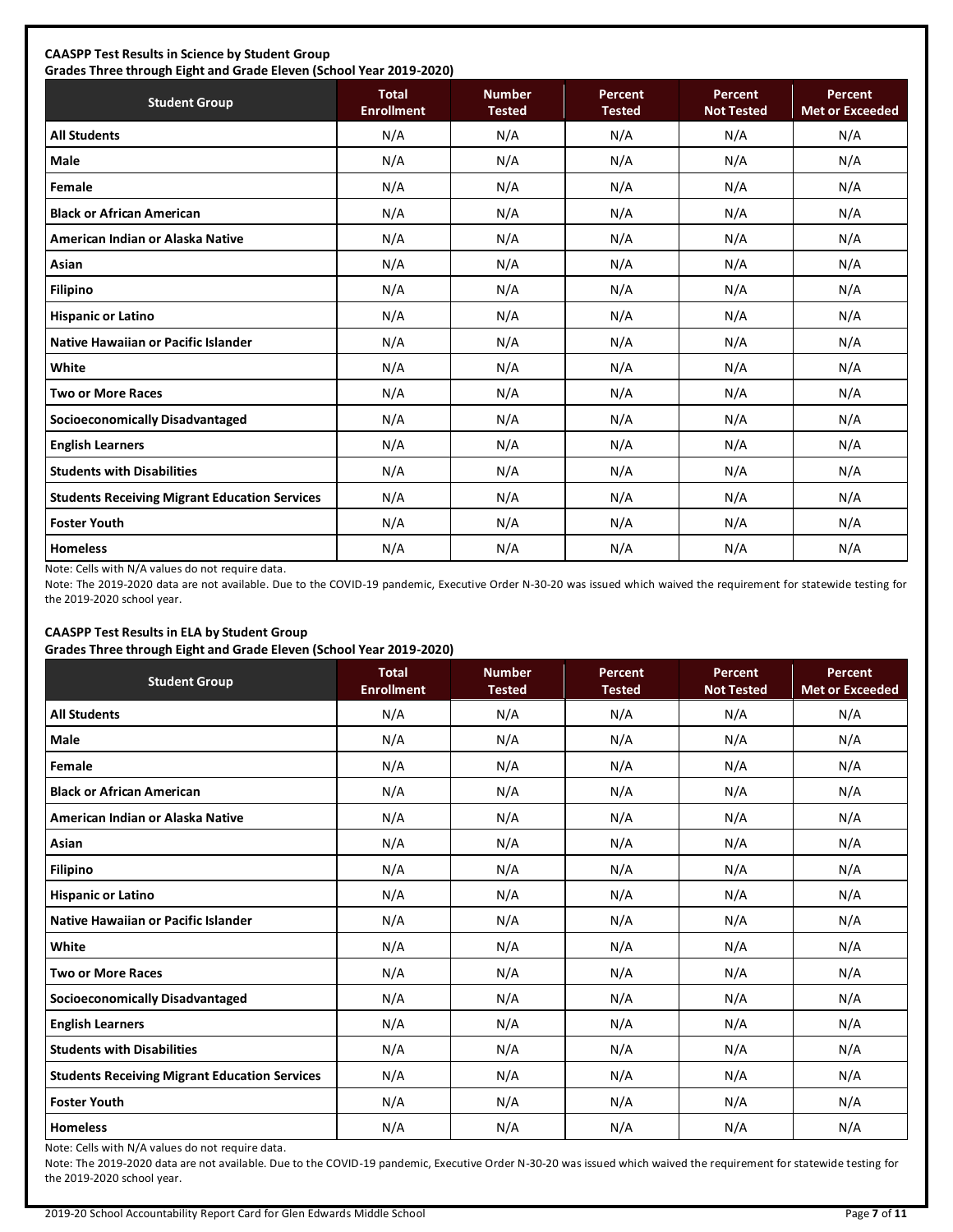#### **CAASPP Test Results in Mathematics by Student Group Grades Three through Eight and Grade Eleven (School Year 2019-2020)**

| Grades Trifee through Eight and Grade Eleven (Schoor fear 2015-2020)<br><b>Student Group</b> | <b>Total</b><br><b>Enrollment</b> | <b>Number</b><br><b>Tested</b> | Percent<br><b>Tested</b> | Percent<br><b>Not Tested</b> | Percent<br><b>Met or Exceeded</b> |
|----------------------------------------------------------------------------------------------|-----------------------------------|--------------------------------|--------------------------|------------------------------|-----------------------------------|
| <b>All Students</b>                                                                          | N/A                               | N/A                            | N/A                      | N/A                          | N/A                               |
| <b>Male</b>                                                                                  | N/A                               | N/A                            | N/A                      | N/A                          | N/A                               |
| Female                                                                                       | N/A                               | N/A                            | N/A                      | N/A                          | N/A                               |
| <b>Black or African American</b>                                                             | N/A                               | N/A                            | N/A                      | N/A                          | N/A                               |
| American Indian or Alaska Native                                                             | N/A                               | N/A                            | N/A                      | N/A                          | N/A                               |
| Asian                                                                                        | N/A                               | N/A                            | N/A                      | N/A                          | N/A                               |
| <b>Filipino</b>                                                                              | N/A                               | N/A                            | N/A                      | N/A                          | N/A                               |
| <b>Hispanic or Latino</b>                                                                    | N/A                               | N/A                            | N/A                      | N/A                          | N/A                               |
| <b>Native Hawaiian or Pacific Islander</b>                                                   | N/A                               | N/A                            | N/A                      | N/A                          | N/A                               |
| White                                                                                        | N/A                               | N/A                            | N/A                      | N/A                          | N/A                               |
| <b>Two or More Races</b>                                                                     | N/A                               | N/A                            | N/A                      | N/A                          | N/A                               |
| <b>Socioeconomically Disadvantaged</b>                                                       | N/A                               | N/A                            | N/A                      | N/A                          | N/A                               |
| <b>English Learners</b>                                                                      | N/A                               | N/A                            | N/A                      | N/A                          | N/A                               |
| <b>Students with Disabilities</b>                                                            | N/A                               | N/A                            | N/A                      | N/A                          | N/A                               |
| <b>Students Receiving Migrant Education Services</b>                                         | N/A                               | N/A                            | N/A                      | N/A                          | N/A                               |
| <b>Foster Youth</b>                                                                          | N/A                               | N/A                            | N/A                      | N/A                          | N/A                               |
| <b>Homeless</b>                                                                              | N/A                               | N/A                            | N/A                      | N/A                          | N/A                               |

Note: Cells with N/A values do not require data.

Note: The 2019-2020 data are not available. Due to the COVID-19 pandemic, Executive Order N-30-20 was issued which waived the requirement for statewide testing for the 2019-2020 school year.

## **C. Engagement**

#### **State Priority: Parental Involvement**

- The SARC provides the following information relevant to the State priority: Parental Involvement (Priority 3):
	- Efforts the school district makes to seek parent input in making decisions for the school district and each school site

#### **Opportunities for Parental Involvement (School Year 2020-21)**

Parents and family members are encouraged to be involved. Opportunities for involvement include: the School Site Council (SSC), English Language Advisory Committee (ELAC), Association of Parents, Teachers, and Students (APTS); classroom visitations, parent information nights and fundraising for specific programs. We are also working on adding opportunities for parents to come in after hours and find more about what their child is learning in class and to give them opportunities to complete hands on activities with their child. For example, this year we will be having a Science Night to help promote the love of Science and have parents be able to work with their child and their teachers in a fun, relaxing environment.

#### **State Priority: School Climate**

The SARC provides the following information relevant to the State priority: School Climate (Priority 6):

- Pupil suspension rates;
- Pupil expulsion rates; and
- Other local measures on the sense of safety.

## **School Safety Plan (School Year 2020-2021) Component I:**

School Culture/Climate

**Goal:**

Create a positive, professional, and productive environment amongst students and staff through the use of Positive Behavior Interventions and Supports (PBIS).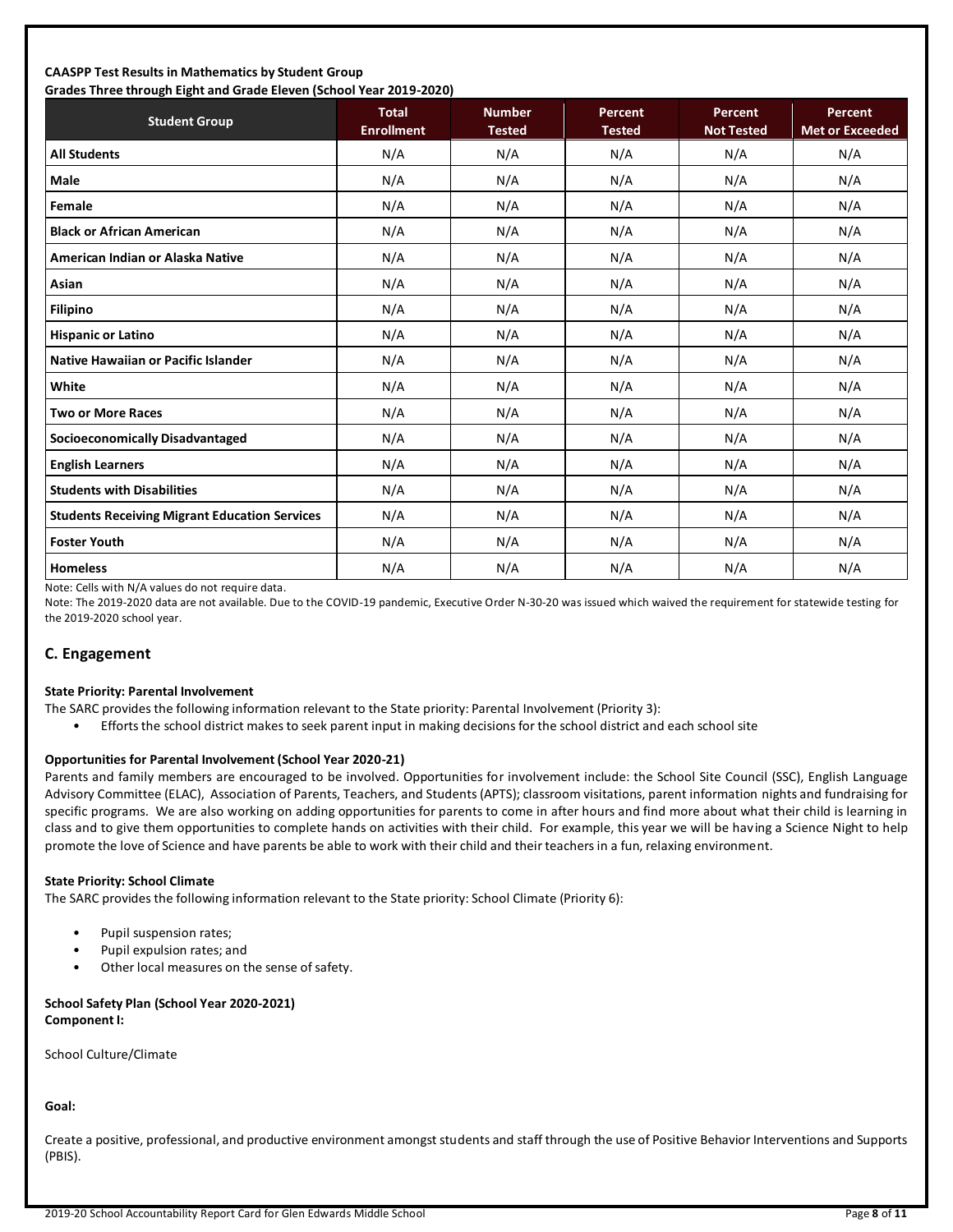#### **Objectives:**

Continue to increase consistency among staff related to discipline, and procedures; thus, reducing the amount of time students are out of the classroom (missing instruction) for discipline/consequences.

Continue to increase courtesy and mutual respect among our students and staff.

Continue to increase student ownership and pride of their environment and behavior.

Continue to increase staff ownership and pride of their environment.

Continue to stay connected to our students who are learning through interCONNECT and making them feel as they are a part of the school even though they are learning from home.

Continue to reach out and establish re-engagement plans for interCONNECT students who are not 60% or more engaged in their learning.

#### **Component II:**

#### **Physical Environment**

#### **Goal:**

To create and foster a positive, safe, and caring learning environment in which all students can feel safe and experience success.

#### **Objectives:**

Maintain new landscaping along the front of the school.

Evaluate the overall safety of the physical structure and prioritize the list for necessary improvements.

Continue looking for more ways to minimize unsafe actions and injuries on campus during all times of the day.

Increase student interest in campus cleanliness: promote recycling, litter removal, and restroom maintenance.

Maintain secure gates, especially the main gate at 3rd and M.

Continue to add security cameras (based on the availability of funds).

#### **Completion Date and Budget:**

For camera installation, once we own the new building. Budget: Safety money, Site Plan, and District level facilities

#### **Resources Needed:**

Additional cameras

#### **Evaluation of the Objective:**

1. Evaluation will be monitored for compliance as needed

2. Timeline for implementation will be throughout the school year and into the Fall of 2021.

Glen Edwards' comprehensive safety plan was revised and updated in October 2020. It is reviewed annually and approved by the Site-Based Leadership Team, School Site Council and the School Board. The school safety plan is comprised of district protocols, policies, and procedures for emergencies. Our current school safety plan is designed based on the Standard Response Protocol (SRP) system, which includes different levels of response including Lockout, Lockdown, Evacuate, and Shelter. Drills for each response are practiced multiple times each year, based on state law and district office directives.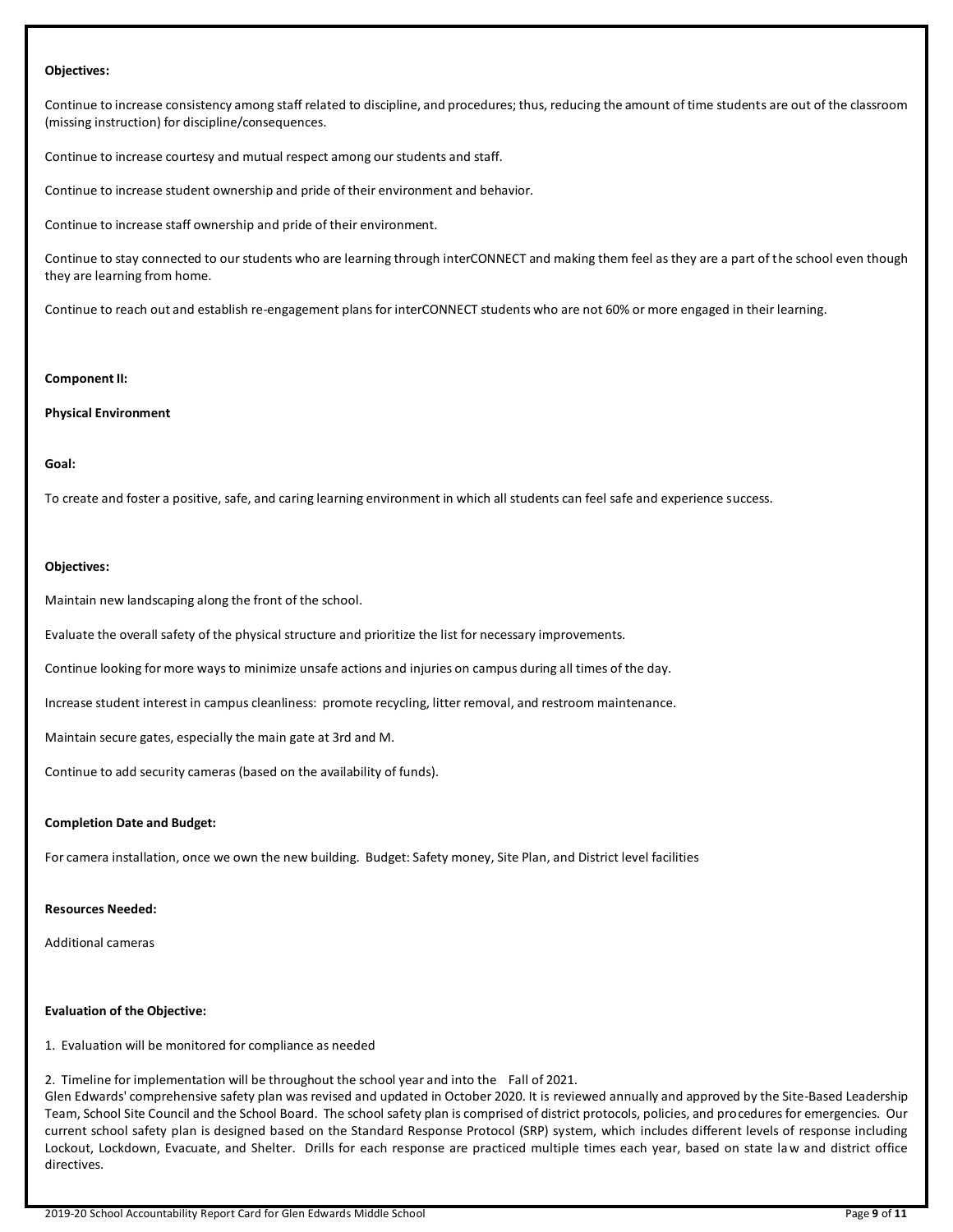# **Suspensions and Expulsions**

**(data collected between July through June, each full school year respectively)**

| Rate               | <b>School</b><br>2017-18 | <b>School</b><br>2018-19 | <b>District</b><br>2017-18 | <b>District</b><br>2018-19 | <b>State</b><br>2017-18 | <b>State</b><br>2018-19 |  |  |
|--------------------|--------------------------|--------------------------|----------------------------|----------------------------|-------------------------|-------------------------|--|--|
| <b>Suspensions</b> | 5.9                      | 5.3                      | 1.9                        | 2.1                        | 3.5                     | 3.5                     |  |  |
| <b>Expulsions</b>  | 0.0                      | 0.0                      | 0.0                        | 0.0                        | 0.1                     | 0.1                     |  |  |

#### **Suspensions and Expulsions for School Year 2019-2020 Only**

**(data collected between July through February, partial school year due to the COVID-19 pandemic)**

| Rate               | <b>School</b><br>2019-20 | <b>District</b><br>2019-20 | <b>State</b><br>2019-20 |
|--------------------|--------------------------|----------------------------|-------------------------|
| <b>Suspensions</b> | 3.9                      | 2.4                        |                         |
| <b>Expulsions</b>  | 0.0                      | 0.0                        |                         |

Note: The 2019-2020 suspensions and expulsions rate data are not comparable to prior year data because the 2019-2020 school year is a partial school year due to the COVID-19 crisis. As such, it would be inappropriate to make any comparisons in rates of suspensions and expulsions in the 2019-2020 school year compared to prior years.

#### **D. Other SARC Information**

The information in this section is required to be in the SARC but is not included in the state priorities for LCFF.

#### **Ratio of Pupils to Academic Counselor (School Year 2019-2020)**

| <b>Title</b>                                                                                                                                                     | Ratio |  |  |  |
|------------------------------------------------------------------------------------------------------------------------------------------------------------------|-------|--|--|--|
| l Academic Counselor*                                                                                                                                            | 434.5 |  |  |  |
| *One full time equivalent (FTE) equals one staff member working full time; one FTE could also represent two staff members who each work 50 percent of full time. |       |  |  |  |

#### **Student Support Services Staff (School Year 2019-2020)**

| <b>Title</b>                                               | <b>Number of Full-Time Equivalent</b><br>$($ FTE $)$ |
|------------------------------------------------------------|------------------------------------------------------|
| <b>Counselor (Social/Behavioral or Career Development)</b> | 2                                                    |
| Library Media Teacher (Librarian)                          |                                                      |
| Library Media Services Staff (Paraprofessional)            |                                                      |
| Psychologist                                               |                                                      |
| <b>Social Worker</b>                                       |                                                      |
| <b>Nurse</b>                                               |                                                      |
| Speech/Language/Hearing Specialist                         | 0.9                                                  |
| <b>Resource Specialist (non-teaching)</b>                  |                                                      |
| Other                                                      | 0.6                                                  |

\*One Full Time Equivalent (FTE) equals one staff member working full time; one FTE could also represent two staff members who each work 50 percent of full time.

#### **Average Class Size and Class Size Distribution (Secondary)**

| <b>Subject</b>        | 2017-18<br><b>Average</b><br><b>Class</b><br><b>Size</b> | 2017-18<br># of<br>Classes*<br><b>Size</b><br>$1-20$ | 2017-18<br># of<br>Classes*<br><b>Size</b><br>21-32 | 2017-18<br># of<br>Classes*<br>Size.<br>$33+$ | 2018-19<br><b>Average</b><br><b>Class</b><br><b>Size</b> | 2018-19<br># of<br>Classes*<br><b>Size</b><br>$1-20$ | 2018-19<br># of<br>Classes*<br><b>Size</b><br>21-32 | 2018-19<br># of<br>Classes*<br><b>Size</b><br>$33+$ | 2019-20<br><b>Average</b><br><b>Class</b><br><b>Size</b> | 2019-20<br># of<br>Classes*<br><b>Size</b><br>$1 - 20$ | 2019-20<br># of<br>Classes*<br><b>Size</b><br>21-32 | 2019-20<br># of<br>Classes*<br><b>Size</b><br>$33+$ |
|-----------------------|----------------------------------------------------------|------------------------------------------------------|-----------------------------------------------------|-----------------------------------------------|----------------------------------------------------------|------------------------------------------------------|-----------------------------------------------------|-----------------------------------------------------|----------------------------------------------------------|--------------------------------------------------------|-----------------------------------------------------|-----------------------------------------------------|
| <b>English</b>        | 20                                                       | 12                                                   | 17                                                  |                                               | 21                                                       | 11                                                   | 15                                                  | 2                                                   | 25                                                       | 9                                                      | 18                                                  |                                                     |
| <b>Mathematics</b>    | 21                                                       | 12                                                   | 14                                                  |                                               | 25                                                       | 4                                                    | 17                                                  |                                                     | 27                                                       |                                                        | 18                                                  |                                                     |
| <b>Science</b>        | 25                                                       |                                                      | 15                                                  | 4                                             | 27                                                       | 3                                                    | 16                                                  | 3                                                   | 27                                                       |                                                        | 9                                                   | 6                                                   |
| <b>Social Science</b> | 26                                                       |                                                      | 19                                                  |                                               | 26                                                       | 4                                                    | 17                                                  | 2                                                   | 29                                                       | 3                                                      | 14                                                  | 4                                                   |

\*Number of classes indicates how many classrooms fall into each size category (a range of total students per classroom). At the secondary school level, this information is reported by subject area rather than grade level.